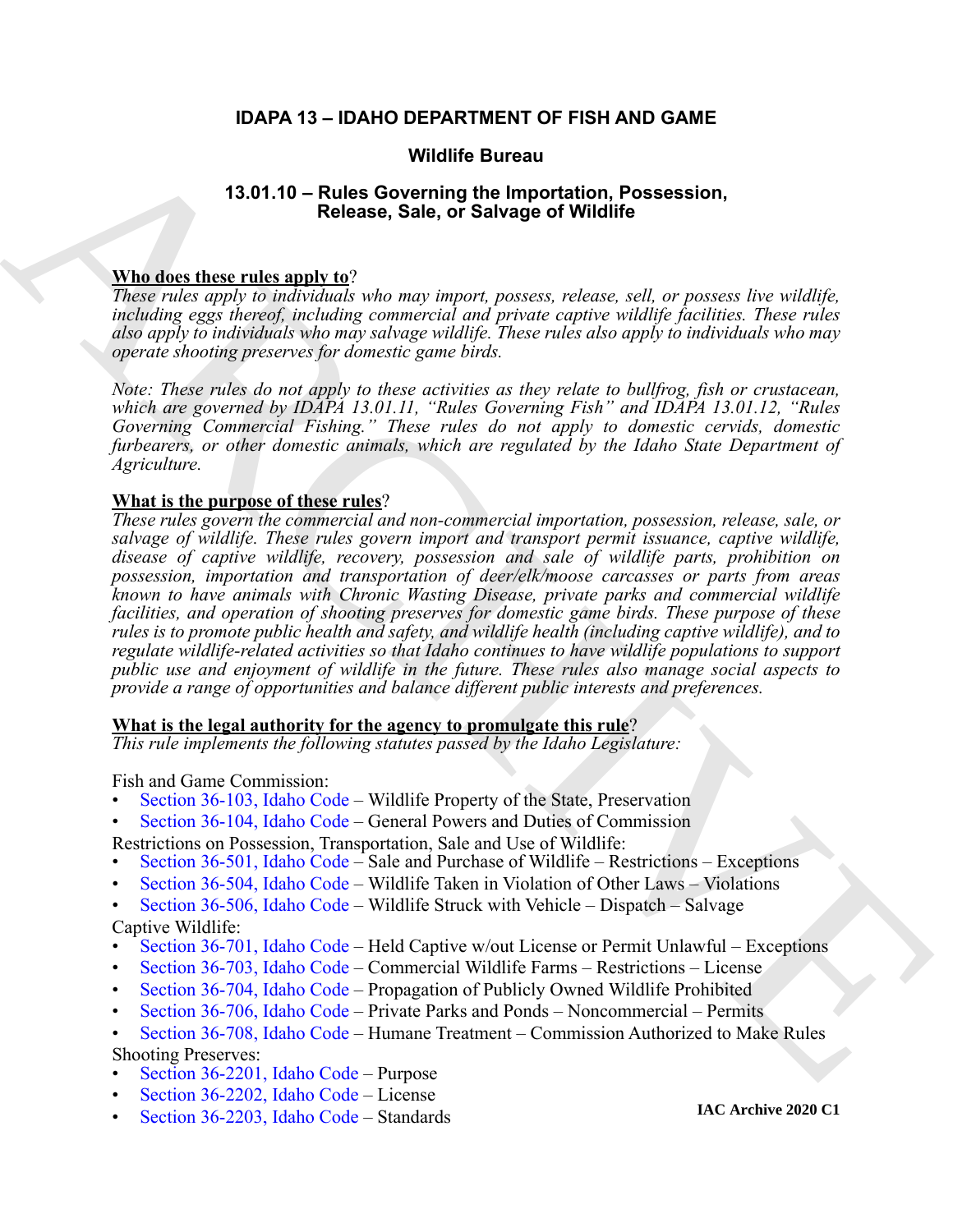- [Section 36-2204, Idaho Code –](https://legislature.idaho.gov/statutesrules/idstat/Title36/T36CH22/SECT36-2204/) Boundaries
- [Section 36-2205, Idaho Code –](https://legislature.idaho.gov/statutesrules/idstat/Title36/T36CH22/SECT36-2205/) Game Birds

## **Who do I contact for more information on this rule**?

Idaho Department of Fish and Game 600 S. Walnut Street Boise, ID 83712

What dist containt for more information on this rate"<br>
What dist containt for more information on this rate"<br>
(the Light distribution)<br>  $\frac{P(D|D|)}{D(D|D|D)} = \sum_{n=1}^{N} P(D|D|n) \sum_{n=1}^{N} P(D|D|n) \sum_{n=1}^{N} P(D|D|n) \sum_{n=1}^{N} P(D|D|$ P.O. Box 25 Boise, ID 83707 Phone: (208) 334-3771 Fax: (208) 334-4885 Email: Rules@idfg.idaho.gov Webpage: http:/idfg.idaho.gov

**IAC Archive 2020 C1**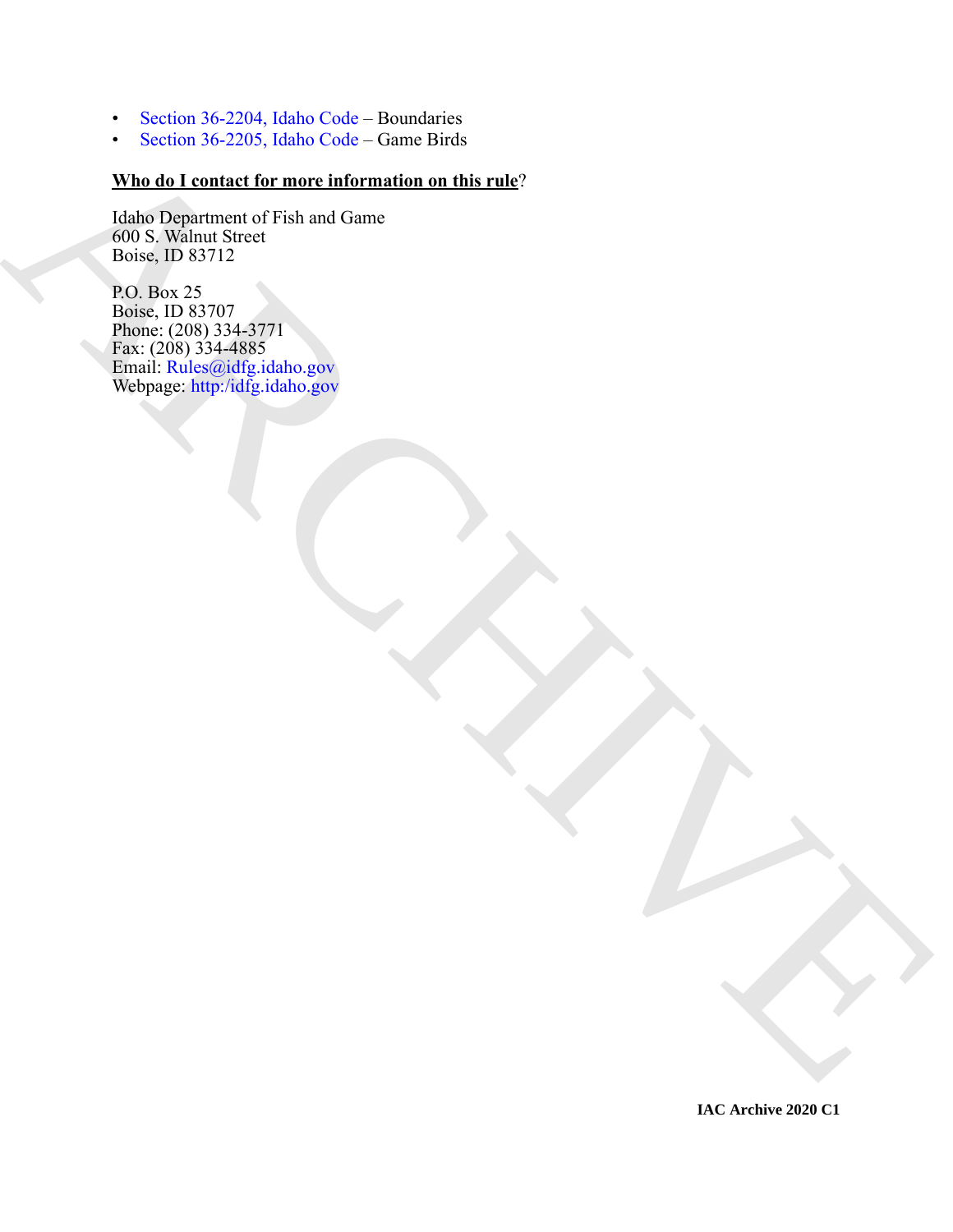# **Table of Contents**

# 13.01.10 - Rules Governing the Importation, Possession,<br>Release, Sale, or Salvage of Wildlife

| 100. Permits For Import, Export, Transport, Possession, Release,              |  |
|-------------------------------------------------------------------------------|--|
|                                                                               |  |
|                                                                               |  |
|                                                                               |  |
|                                                                               |  |
|                                                                               |  |
|                                                                               |  |
|                                                                               |  |
|                                                                               |  |
|                                                                               |  |
|                                                                               |  |
|                                                                               |  |
| 301. Possession, Importation, And Transportation Of Cervid Carcasses Or Parts |  |
| From Areas With Chronic Wasting Disease (CWD) Unlawful.  8                    |  |
|                                                                               |  |
|                                                                               |  |
|                                                                               |  |
|                                                                               |  |
|                                                                               |  |
|                                                                               |  |
|                                                                               |  |
|                                                                               |  |
|                                                                               |  |
|                                                                               |  |
|                                                                               |  |
| 700. Violation Grounds For Licensing Action And Animal Removal. 13            |  |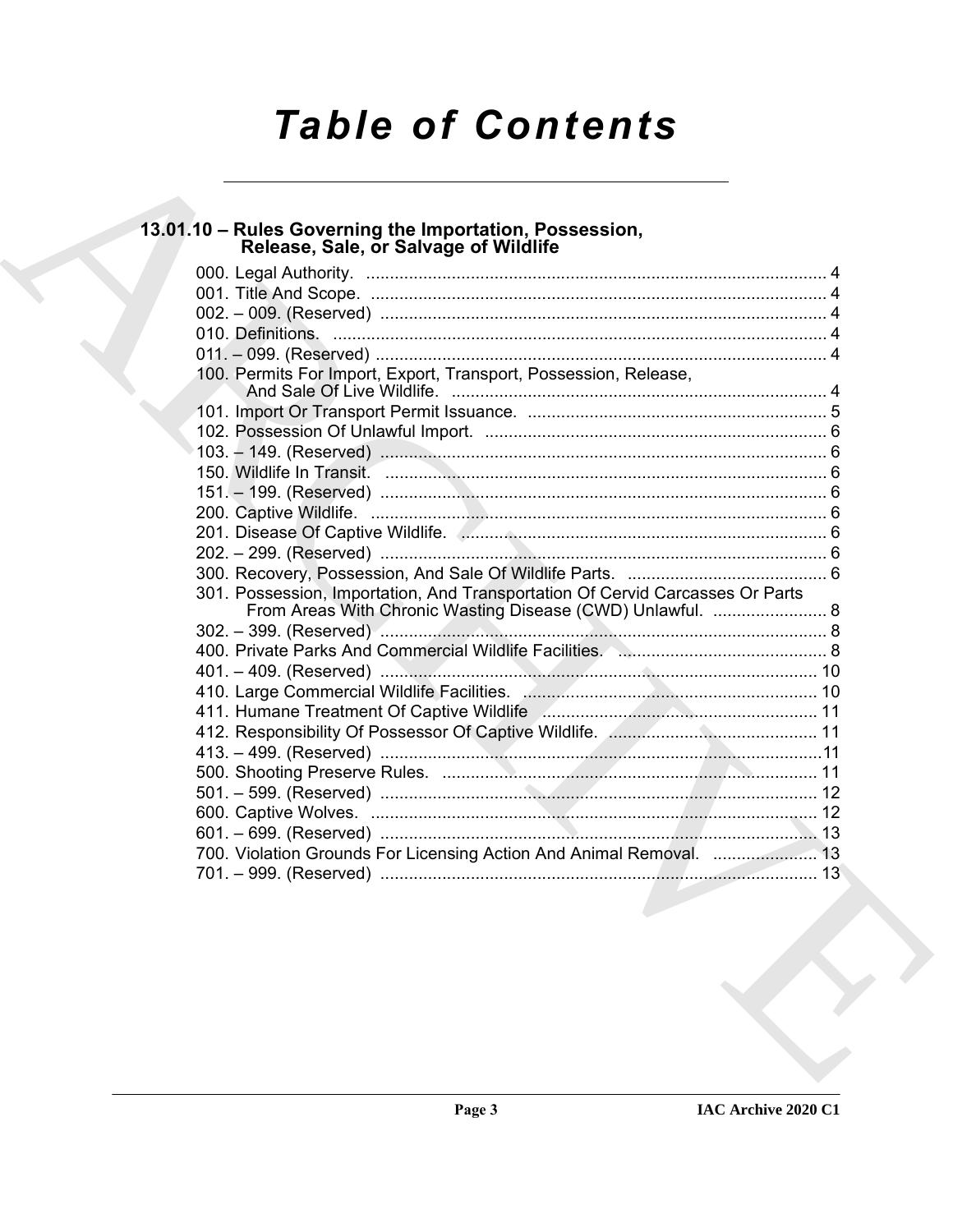## **13.01.10 – RULES GOVERNING THE IMPORTATION, POSSESSION, RELEASE, SALE, OR SALVAGE OF WILDLIFE**

## <span id="page-3-17"></span><span id="page-3-1"></span><span id="page-3-0"></span>**000. LEGAL AUTHORITY.**

Sections 36-103, 36-104, 36-501, 36-504, 36-506, 36-701, 36-703, 36-704, 36-706, 36-708, and 36-2201-2205, Idaho Code, authorize the Commission to adopt rules concerning the importation, possession, release, sale, or salvage of wildlife in the state of Idaho. (3-20-20)

## <span id="page-3-19"></span><span id="page-3-2"></span>**001. TITLE AND SCOPE.**

The title of this chapter for citation is IDAPA 13.01.10, "Rules Governing the Importation, Possession, Release, Sale, or Salvage of Wildlife." These rules govern the commercial and non-commercial importation, possession, release, sale, or salvage of wildlife. These rules do not apply to bullfrog, fish or crustacean, the importation, possession, release, sale or salvage of which are governed by IDAPA 13.01.11, "Rules Governing Fish," and IDAPA 13.01.12, "Rules Governing Commercial Fishing." (3-20-20)

## <span id="page-3-3"></span>**002. – 009. (RESERVED)**

## <span id="page-3-7"></span><span id="page-3-4"></span>**010. DEFINITIONS.**

600. Units (March 2013)<br>
Contained to Commission. Comparison to the read of ASS (ASS (ASS) (ASS) (ASS) (ASS) (ASS) (ASS) (ASS) (ASS) (ASS) (ASS) (ASS) (ASS) (ASS) (ASS) (ASS) (ASS) (ASS) (ASS) (ASS) (ASS) (ASS) (ASS) (ASS IDAPA 13.01.06, "Classification and Protection of Wildlife," defines game animals, big game animals, game birds, furbearing animals and unprotected wildlife. Section 36-201, Idaho Code, defines predatory wildlife. As used in this chapter, "wildlife" does not include any bullfrog, fish, or crustacean, for which requirements for import, possession, transport, release, and sale are addressed in IDAPA 13.01.11, "Rules Governing Fish" and 13.01.12 "Rules Governing Commercial Fishing."

<span id="page-3-12"></span>**01. Commercial Wildlife Farm**. Any facility where the operator obtains, possesses, or propagates big game animals, for any commercial purpose. (3-20-20)

**02. Private Park**. Any facility where the operator obtains, possesses, or propagates big game animals for personal pleasure and not for any commercial purpose. (3-20-20)

<span id="page-3-14"></span><span id="page-3-10"></span><span id="page-3-9"></span><span id="page-3-8"></span>**03. Bona Fide Pet Store**. A legitimate retail store with a set location and regular business hours. (3-20-20)

**04. Big Game Animal**. As classified in IDAPA 13.01.06, "Classification and Protection of Wildlife," excluding domestic cervids as defined and regulated by Title 25, Chapter 37, Idaho Code. (3-20-20)

**05. Agricultural or Domestic Animals**. Animals or their eggs normally considered to be of agricultural or domestic types currently common to Idaho, not including wildlife as defined by Section 36-202, Idaho Code (such as animals listed in IDAPA 13.01.06, "Rules Governing the Classification and Protection of Wildlife."  $(3-20-20)$ 

<span id="page-3-11"></span>**06. Commercial Wildlife Facility**. Any facility where the operator obtains, possesses, or propagates wildlife for any commercial purpose, including exhibition, education, entertainment, or sale. A commercial wildlife farm is included in this definition. (3-20-20)

<span id="page-3-13"></span>**07. Not Permanently Located Within the State of Idaho**. A traveling circus, menagerie, or trained act of wild animals that is not located within the state of Idaho more than two (2) months out of any calendar year.  $(3-20-20)$ 

<span id="page-3-16"></span>**08. Traveling Circus, Menagerie, or Trained Act of Wild Animals**. Any mobile display or exhibit of wildlife maintained for instructional, educational, entertainment, or other commercial purposes. (3-20-20)

<span id="page-3-15"></span>**09. Publicly Owned Zoo or Wildlife Exhibit**. Any facility exhibiting wildlife owned by any municipal, county, state, or federal agency. (3-20-20)

## <span id="page-3-5"></span>**011. – 099. (RESERVED)**

## <span id="page-3-18"></span><span id="page-3-6"></span>**100. PERMITS FOR IMPORT, EXPORT, TRANSPORT, POSSESSION, RELEASE, AND SALE OF LIVE WILDLIFE.**

No person may import into, export from, sell, or transport, cause to be transported, possess (hold in captivity), propagate, or release within the state of Idaho any living wildlife, including eggs thereof, without having first obtained a permit from the Department. (3-20-20)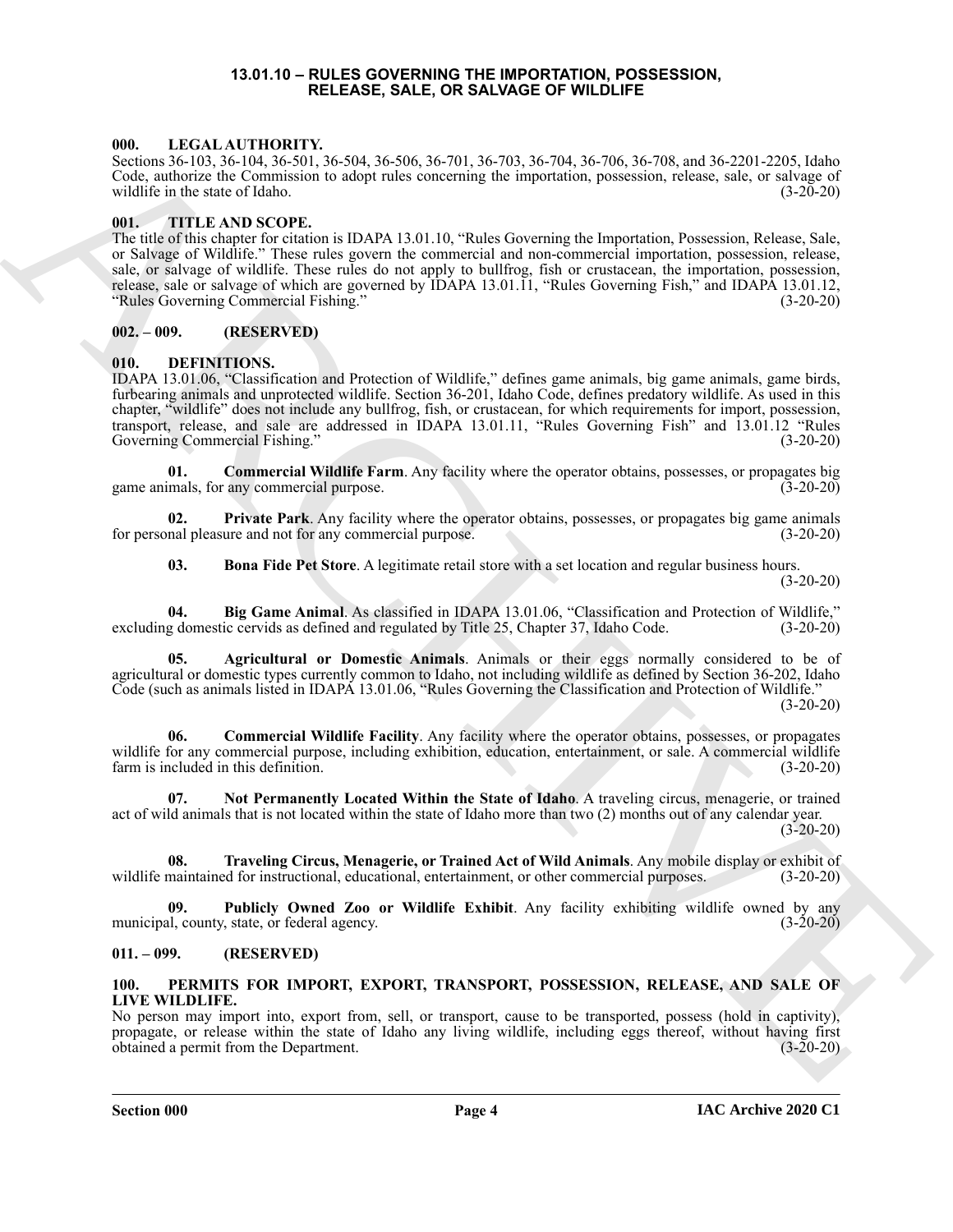**01. Exemptions for Import, Export, Transport, Possession or Sale**. No permit is needed from the Department to import, export, transport, possess or sell the following (although another state or federal agency may regulate such activity): (3-20-20)

<span id="page-4-6"></span>

| Agricultural or domestic animals. | $(3-20-20)$ |
|-----------------------------------|-------------|
|                                   |             |

**b.** Domestic furbearing animals, as defined and regulated under Chapter 30, Title 25, Idaho Code. (3-20-20)

**c.** Domestic cervids, as defined and regulated under Chapter 37, Title 25, Idaho Code. (3-20-20)

**d.** Animals commonly considered conventional household pets, including sugar glider (*Petaurus* s) and African hedgehog (*Atelerix albiventris*). (3-20-20) *breviceps*) and African hedgehog (*Atelerix albiventris*).

**e.** Domestic Game birds produced in captivity and lawfully obtained, as shown by proof maintained and presented in accordance with Section 36-709, Idaho Code. (3-20-20)

**f.** Birds of prey, provided actions comply with IDAPA 13.01.14, "Rules Governing Falconry."  $(3-20-20)$ 

## <span id="page-4-7"></span>**02. Exemptions for Unprotected and Predatory Wildlife**. (3-20-20)

**Equivalent of Finite and Connective Connective Connective Connective Connective Connective Connective Connective Connective Connective Connective Connective Connective Connective Connective Connective Connective Connecti a.** Wildlife classified as Unprotected Wildlife and Predatory Wildlife that are lawfully taken by a person licensed or authorized to hunt or trap in accordance with Chapter 4, Title 36, Idaho Code, may be sold, exported, transported, or possessed, without additional permit from the Department, provided such action is not otherwise in violation of federal, state, county, or city laws, rules, ordinances, or regulations. The Idaho Department of Agriculture may restrict the possession, sale, or import of fox, skunk, raccoon or other animals, such as restrictions under Section 25-236, Idaho Code. (3-20-20)

**b.** Lawfully taken native unprotected or predatory wildlife may be released on private lands in the county of origin without a Department permit in accordance with Section 36-502, Idaho Code and with written landowner consent in possession while such wildlife is in transit to the release site. (3-20-20)

<span id="page-4-5"></span>**03. Exemption for Native Reptiles and Amphibians**. A person licensed or authorized to hunt or trap in accordance with Chapter 4, Title 36, Idaho Code, may capture alive, or hold in captivity and possess, up to four  $(4)$ individuals per species of Idaho native reptiles or amphibians at the same time, provided such action is not otherwise in violation of federal, state, county, or city laws, rules, ordinances, or regulations. (3-20-20)

<span id="page-4-8"></span>**04. Restriction on Permit Issuance**. The Department will not issue any permit for import, export, transport, release, possession, or sale of live wildlife or eggs thereof, if the wildlife or eggs thereof would pose a threat to the state of Idaho, including threat of disease, genetic contamination or displacement of or competition with existing species. Because of the threat of chronic wasting disease, the Department will not issue any permit for the import into Idaho of any live cervid not regulated as a domestic cervid by the Idaho State Department of Agriculture, including mule deer, white-tailed deer, moose, and wild-origin elk. (3-20-20)

## <span id="page-4-3"></span><span id="page-4-1"></span><span id="page-4-0"></span>**101. IMPORT OR TRANSPORT PERMIT ISSUANCE.**

**01. Application**. Application for a permit to import or transport wildlife will be on a form prescribed by the Department. The applicant must possess a valid commercial or private wildlife facility license or individual captive wildlife permit or make concurrent application for such facility license or individual animal possession  $permit.$  (3-20-20)

<span id="page-4-4"></span>**02. Inspection and Examination**. Upon Department request, the applicant must provide a valid Certificate of Veterinary Inspection from the state of origin for each animal imported or transported. (3-20-20)

<span id="page-4-2"></span>**03. Additional Requirements**. The Department may impose test and certification requirements related to genetic issues or diseases of concern for any animal to be imported or transported. (3-20-20)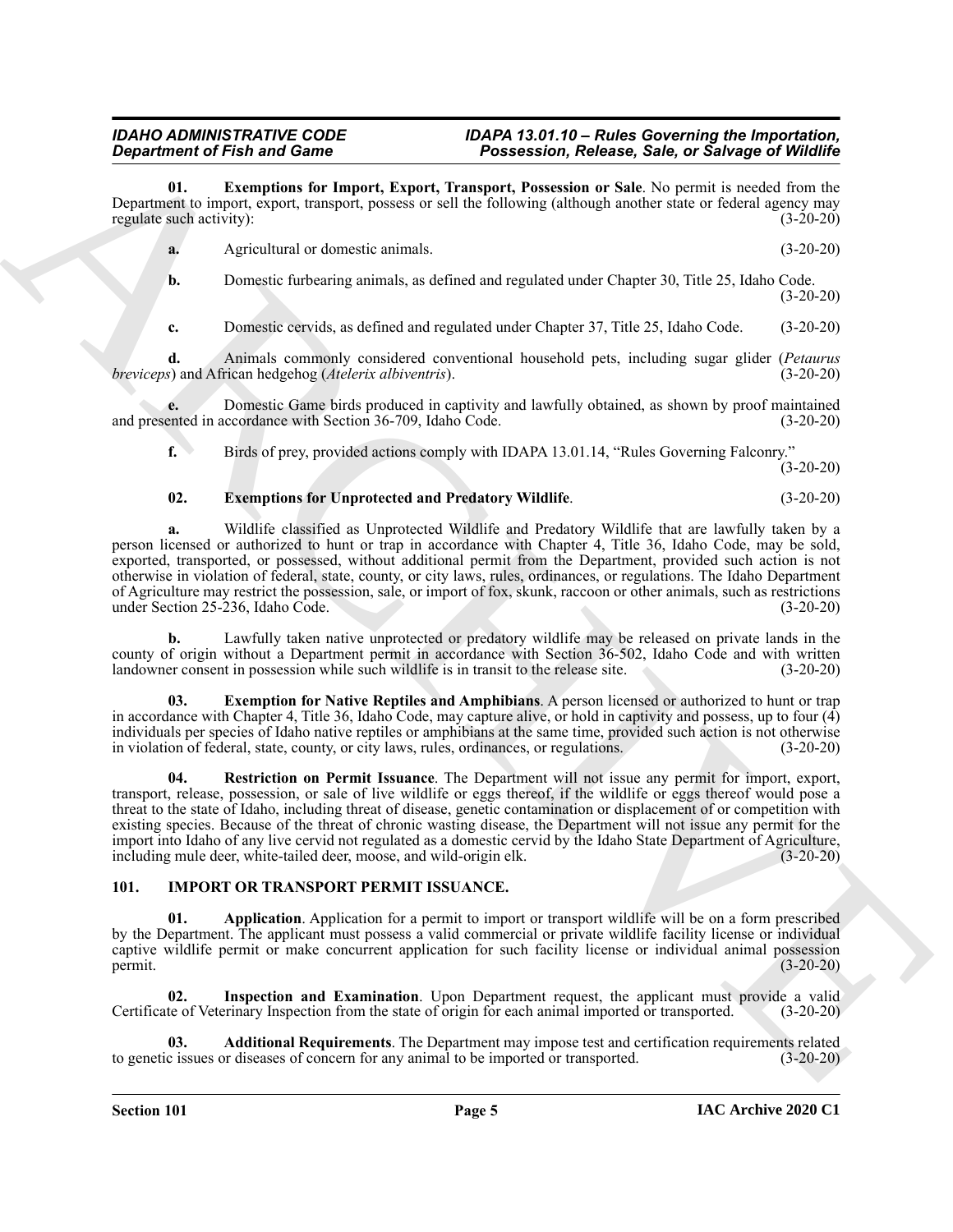<span id="page-5-15"></span><span id="page-5-0"></span>**102. POSSESSION OF UNLAWFUL IMPORT.**

No person may possess any wildlife, progeny or eggs thereof, whose import into this state was unlawful. (3-20-20)

## <span id="page-5-1"></span>**103. – 149. (RESERVED)**

### <span id="page-5-18"></span><span id="page-5-2"></span>**150. WILDLIFE IN TRANSIT.**

All required licenses, permits, and certificates must accompany live captive wildlife while in transit. (3-20-20)

## <span id="page-5-3"></span>**151. – 199. (RESERVED)**

## <span id="page-5-8"></span><span id="page-5-4"></span>**200. CAPTIVE WILDLIFE.**

<span id="page-5-11"></span>**01. General**. No person may possess, hold in captivity, or propagate any wildlife, except those animals exempted under Section 100 of these rules, without obtaining a captive wildlife permit for each individual animal from the Department. (3-20-20)

<span id="page-5-10"></span>**02. Compliance with Other Agency Requirements**. No person may possess, hold in captivity, or propagate any wildlife without complying with relevant city or county ordinances, including any zoning and planning commission approval, and any Idaho or U.S. Department of Agriculture requirements. (3-20-20)

**03. Marking Big Game**. All big game animals shall be uniquely marked with a Department-approved marking system.

<span id="page-5-13"></span><span id="page-5-12"></span><span id="page-5-9"></span>**04. Applications**. Application for license will be on a form prescribed by the Department. (3-20-20)

**05. Inspections and Records**. As a condition to any facility license or individual captive animal permit, the Department will be able to access for inspection at any reasonable time all records, all wildlife, and the facilities where the wildlife are kept, with records maintained as specified in Section 36-709(c), Idaho Code.

(3-20-20)

## <span id="page-5-14"></span><span id="page-5-5"></span>**201. DISEASE OF CAPTIVE WILDLIFE.**

**Expariment of Fish and Game<br>
19. Possession, Release, Sale, or Showge of Wildlife<br>
19. Possession, or the ANN INTERNATIE.<br>
No general process of WILDLEY INTERNATIE.<br>
No general process of WILDLEY INTERNATIE.<br>
ARCHIVE INT** The Department Wildlife Veterinarian and the Idaho Department of Agriculture Administrator of the Division of Animal Industries will mutually determine the diseases and parasites of concern and the mechanisms and procedures for control of diseases and parasites in captive wildlife within the state of Idaho. Such mechanisms and procedures include but are not limited to examination, testing, quarantine, and slaughter or destruction, at the owner's expense, of individual animals or herds that are infected with or affected by diseases or parasites that may have significant detrimental effect on native wildlife, other captive wildlife, livestock or the public health of the citizens of the state of Idaho. Such disease and parasite control measures will be included in and enforced by regulations of the Division of Animal Industries of the Department of Agriculture.

## <span id="page-5-6"></span>**202. – 299. (RESERVED)**

## <span id="page-5-7"></span>**300. RECOVERY, POSSESSION, AND SALE OF WILDLIFE PARTS.**

### <span id="page-5-17"></span><span id="page-5-16"></span>**01. Wildlife Legally Killed**. (3-20-20)

**a.** The possession, sale, and purchase of wildlife or parts of wildlife legally killed is lawful, provided it is in compliance with these rules and Title 36, Idaho Code. (3-20-20)

i. No person may purchase, barter, or sell the edible flesh of wildlife classified as big game animals, upland game animals, game birds, migratory birds, or rattlesnakes taken from the wild. (3-20-20)

ii. The annual sale by holders of a valid Idaho hunting, trapping or combination hunting and fishing f no more than six (6) skins of legally taken rattlesnakes is lawful. (3-20-20) license of no more than six  $(6)$  skins of legally taken rattlesnakes is lawful.

**b.** A written statement showing the taker's name, address, license and tag numbers, date and location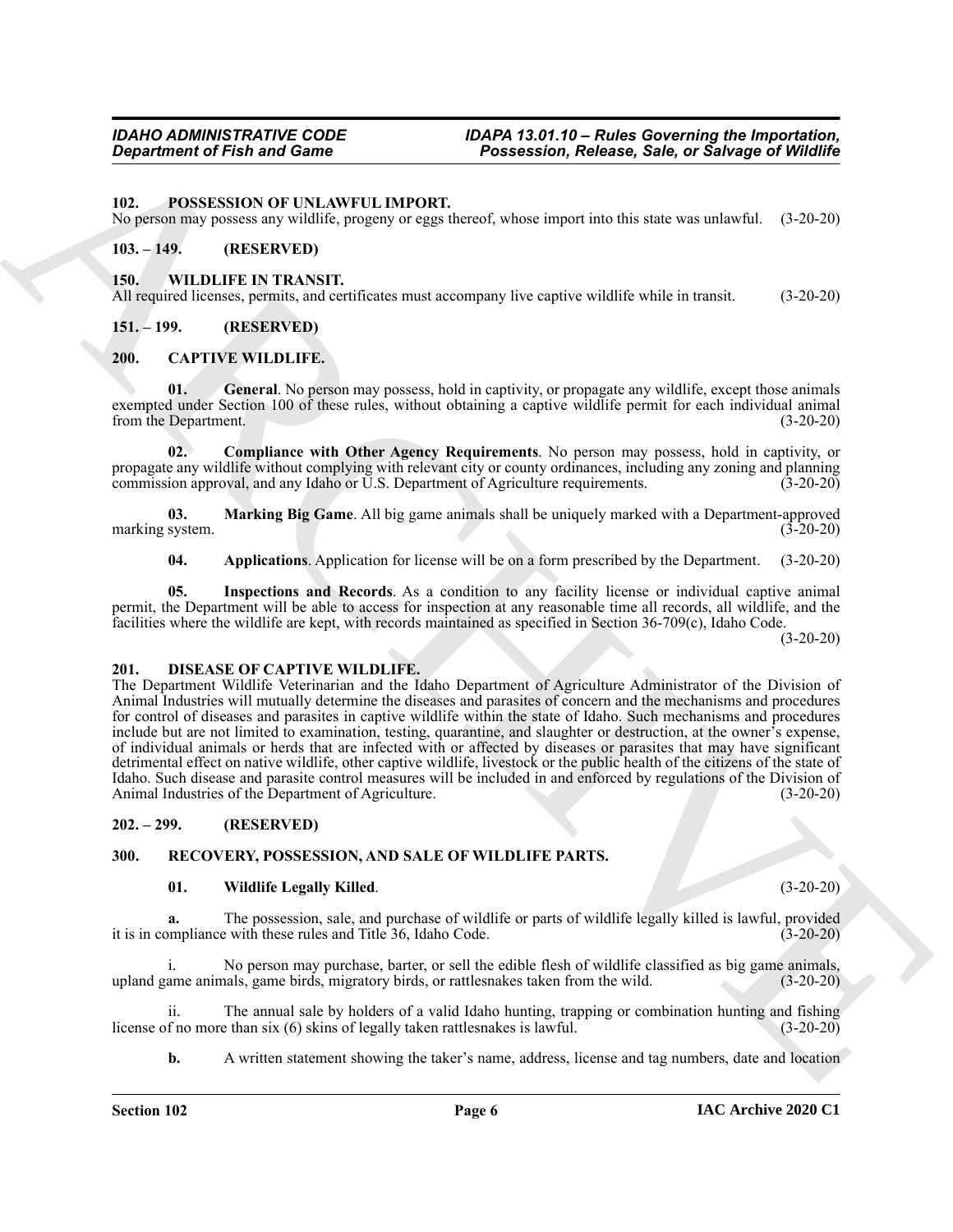of kill, signed by the taker, must be provided to the buyer of any black bear or mountain lion head, hide or parts (except tanned hides finished into rugs or mounts). A copy of the sales statement must be forwarded by the buyer to the Department within ten (10) days after such sale. A Department Form CE-50, Statement of Sale/Purchase of Wildlife Parts, may be used in lieu of a sales statement. (3-20-20)

**c.** Persons possessing a taxidermist or fur buyer license shall keep a record of any wildlife received for mounting or preservation, and of any purchase of furbearers, black bear part or raw skin, and mountain lion part or raw skin, with said record to be kept for two (2) years from the respective date of receipt or purchase. Records may be written or retained on media other than paper, provided that the media comply with standards set forth in Section 9- 328, Idaho Code; copies of sales statements complying with Subsection 300.01.b. are adequate records. (3-20-20)

<span id="page-6-0"></span>**02. Animals Found Dead**. Protected species of wildlife that have died naturally or accidentally remain in public trust to be disposed of by the Department. However, a person may recover, possess, sell or purchase the wildlife parts as specified below, but only under the conditions specified and only if the wildlife has not been unlawfully killed. Natural causes do not include any man-caused mortality. Accidental death includes accidental vehicle-collision caused mortality. (3-20-20)

**a.** Horns of Bighorn Sheep. (3-20-20)

i. Bighorn sheep horns of animals that have died of natural causes may be recovered and possessed, provided such horns are presented to a Department office for marking by placement of a permanent metal pin in the horn within thirty (30) days of recovery. No person may sell, barter, purchase, or transfer to another person any horn recovered from a bighorn sheep that has died from natural causes without a permit issued by the Department. The insertion of a pin is not a certification that the animal was legally taken or possessed. (3-20-20)

ii. No person may alter, deface, or remove a pin placed in a bighorn sheep horn by the Department. No person may possess the horn(s) of a bighorn sheep that bears an altered, defaced, or counterfeit Idaho pin or from which the Idaho pin has been removed. (3-20-20)

**b.** Antlers, hides, bones, and horns of deer, elk, moose, pronghorn and mountain goat, parts of bear and mountain lion and elk teeth of animals that have died of natural causes may be recovered, possessed, purchased, bartered or sold, provided that reporting of bear and mountain lion parts is in accordance with reporting under Subsection 300.01 of this rule. (3-20-20)

**c.** Parts, including meat, of big game animals, upland game animals, upland game birds, and furbearing animals, which may be lawfully hunted or trapped, that have been accidentally killed as a result of vehiclecollision mortality may be recovered and possessed, provided that such taking is not in violation of state, federal, county, or city law, ordinance, rule, or regulation, and provided that: (3-20-20)

i. Notification to the Department is made within twenty-four (24) hours of salvage; and (3-20-20)

ii. Written authorization is obtained from the Department within seventy-two (72) hours of recovery;<br>(3-20-20) and  $(3-20-20)$ 

iii. Mandatory check and report requirements are complied with for any bighorn sheep, black bear, mountain lion, mountain goat, moose, gray wolf, bobcat, and river otter, as described in IDAPA 13.01.08.420 and 13.01.16.500. (3-20-20)

Graduation of Finding to do not be provided to the three states and the state of Showers of the Christian Control in the Christian Control in the Christian Control in the Christian Control in the Christian Control in the **d.** Parts, excluding meat, of big game animals (except bighorn sheep), upland game animals, upland game birds, and furbearing animals, which may be lawfully hunted or trapped, that have been accidentally killed as a result of vehicle-collision mortality may be purchased, bartered, or sold, where sale is not specifically prohibited by federal statute or regulation or state statute, when accompanied by written authorization from the Department as described in IDAPA 13.01.10.300.02.c. No person may purchase, barter, or sell bighorn sheep accidentally killed as a result of vehicle-collision. (3-20-20)

<span id="page-6-1"></span>**03. Wildlife Taken in Other States**. Wildlife or parts thereof that have been legally taken outside of Idaho, may be possessed or sold in Idaho if such possession or sale is lawful in Idaho, in the state, province, or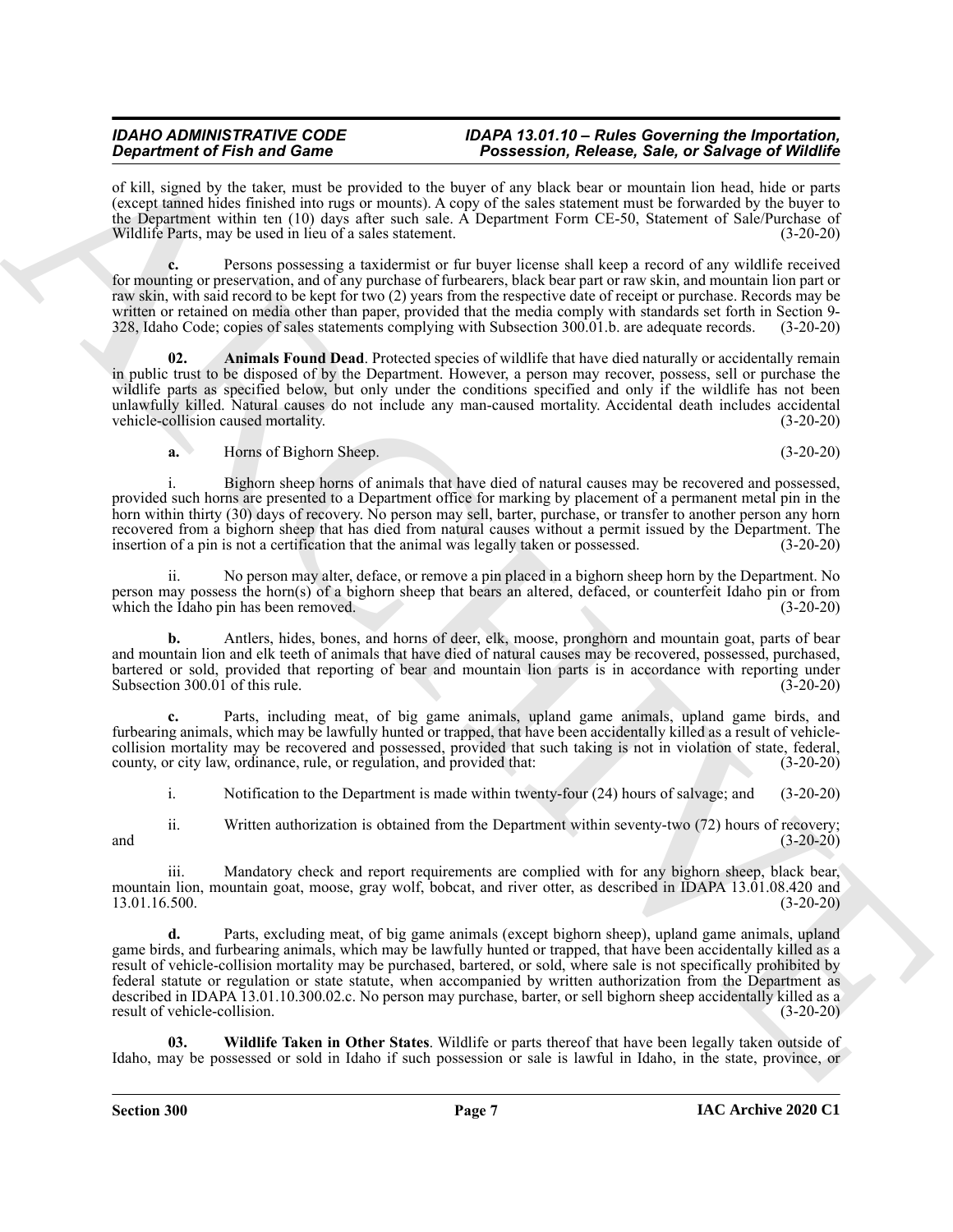## <span id="page-7-5"></span><span id="page-7-4"></span><span id="page-7-3"></span><span id="page-7-0"></span>**301. POSSESSION, IMPORTATION, AND TRANSPORTATION OF CERVID CARCASSES OR PARTS FROM AREAS WITH CHRONIC WASTING DISEASE (CWD) UNLAWFUL.**

| <b>Department of Fish and Game</b> |                                                                                       | Possession, Release, Sale, or Salvage of Wildlife                                                                                                                                                                                                                                                                             |             |
|------------------------------------|---------------------------------------------------------------------------------------|-------------------------------------------------------------------------------------------------------------------------------------------------------------------------------------------------------------------------------------------------------------------------------------------------------------------------------|-------------|
|                                    | country where taken, and under federal law.                                           |                                                                                                                                                                                                                                                                                                                               | $(3-20-20)$ |
| 301.                               |                                                                                       | POSSESSION, IMPORTATION, AND TRANSPORTATION OF CERVID CARCASSES OR<br>PARTS FROM AREAS WITH CHRONIC WASTING DISEASE (CWD) UNLAWFUL.                                                                                                                                                                                           |             |
| 01.                                | Prohibitions. It is unlawful to:                                                      |                                                                                                                                                                                                                                                                                                                               | $(3-20-20)$ |
| a.                                 | Canada, or country (other than Canada) with any documented case of CWD;               | Import into Idaho the carcass or any part of a deer, elk, or moose from another state, province of                                                                                                                                                                                                                            | $(3-20-20)$ |
| b.                                 |                                                                                       | Transport the carcass or any part of a deer, elk, or moose out of any CWD Management Zone<br>designated by the Commission to any portion of the state that is not a designated CWD Management Zone; or                                                                                                                        | $(3-20-20)$ |
| $\mathbf{c}$ .<br>Zone.            |                                                                                       | Possess the carcass or any part of a deer, elk, or moose that: has been imported from another state,<br>province or country (other than Canada) with a documented case of CWD; or transported out of any CWD<br>Management Zone designated by the Commission to any part of the state that is not a designated CWD Management | $(3-20-20)$ |
| 02.                                |                                                                                       | <b>Exceptions.</b> This section does not apply to the following animal parts:                                                                                                                                                                                                                                                 | $(3-20-20)$ |
| a.                                 | Meat that is cut and wrapped;                                                         |                                                                                                                                                                                                                                                                                                                               | $(3-20-20)$ |
| b.                                 | Quarters or deboned meat that does not include brain or spinal tissue;                |                                                                                                                                                                                                                                                                                                                               | $(3-20-20)$ |
| c.                                 | Edible organs that do not include brains;                                             |                                                                                                                                                                                                                                                                                                                               | $(3-20-20)$ |
| d.                                 | Hides without heads;                                                                  |                                                                                                                                                                                                                                                                                                                               | $(3-20-20)$ |
| e.                                 | Upper canine teeth (ivories, buglers, or whistlers);                                  |                                                                                                                                                                                                                                                                                                                               | $(3-20-20)$ |
| f.                                 | Finished taxidermy;                                                                   |                                                                                                                                                                                                                                                                                                                               | $(3-20-20)$ |
| g.                                 | Dried antlers; or                                                                     |                                                                                                                                                                                                                                                                                                                               | $(3-20-20)$ |
| h.                                 | Cleaned and dried skulls or skull caps.                                               |                                                                                                                                                                                                                                                                                                                               | $(3-20-20)$ |
| $302 - 399$ .                      | (RESERVED)                                                                            |                                                                                                                                                                                                                                                                                                                               |             |
| 400.                               | PRIVATE PARKS AND COMMERCIAL WILDLIFE FACILITIES.                                     |                                                                                                                                                                                                                                                                                                                               |             |
| 01.                                |                                                                                       | General. No person may operate or maintain a private park or commercial wildlife facility without<br>obtaining the appropriate license for each facility and the individual captive animals from the Department. (3-20-20)                                                                                                    |             |
| 02.                                |                                                                                       | <b>Compliance with Other Agency Requirements.</b> No person may operate a private park or<br>commercial wildlife facility without complying with relevant city or county ordinances, including any zoning and<br>planning commission approval, and any Idaho or U.S. Department of Agriculture requirements.                  | $(3-20-20)$ |
| 03.<br>view at all times.          |                                                                                       | License Display. A commercial wildlife license is to be displayed at the licensed facility in plain                                                                                                                                                                                                                           | $(3-20-20)$ |
| 04.                                | facility is licensed. The Department will only consider an application that includes: | Applications. Application for permits or licenses to possess wildlife will be on a form prescribed<br>by the Department, with separate application to be made for each facility and for any animal(s) imported after a                                                                                                        | $(3-20-20)$ |
|                                    | The name and address of the applicant.                                                |                                                                                                                                                                                                                                                                                                                               | $(3-20-20)$ |

## <span id="page-7-10"></span><span id="page-7-9"></span><span id="page-7-8"></span><span id="page-7-7"></span><span id="page-7-6"></span><span id="page-7-2"></span><span id="page-7-1"></span>**400. PRIVATE PARKS AND COMMERCIAL WILDLIFE FACILITIES.**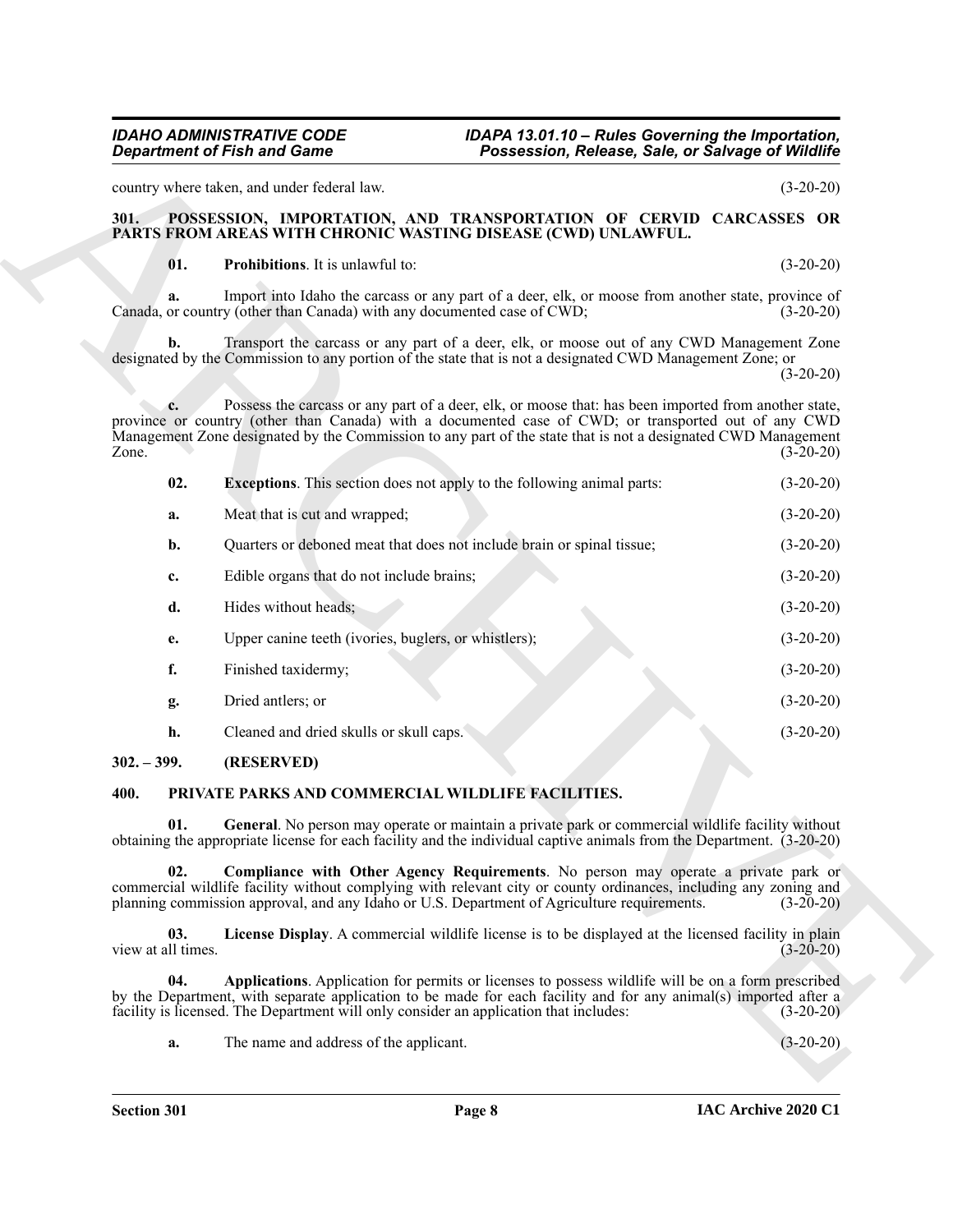**b.** Proof of compliance with city/county zoning ordinance or zoning permit application. (3-20-20)

**c.** The name and address of the owner(s) of the wildlife if not the applicant. (3-20-20)

**d.** The location of the proposed facility, including a legal description of the land and the approximate space devoted to the facility. (3-20-20)

**e.** The name and address of the owner of the property if not the applicant. (3-20-20)

**f.** The number and kinds of wildlife being or to be kept. (3-20-20)

**g.** The date upon which each animal is to be obtained. (3-20-20)

**h.** The source, including address and telephone number, from which each animal was, or is to be, obtained, and health certificate for all animals addressing diseases of concern. If already in possession, the type of permit or license under which each animal is possessed. (3-20-20)

<span id="page-8-3"></span>**i.** Specifications of pens and shelters furnished for each kind of animal. (3-20-20)

**j.** Specifications of the guard fence or other security measures to prevent escape or protect the public from injury by the animals. (3-20-20)

<span id="page-8-2"></span>**05. Inspections**. As a condition to any facility license, the licensee will make available for inspection all records, all wildlife, and the facilities covered by the license at any reasonable time upon request of the Department. (3-20-20)

*Given the This and Come*<br> **Constrained This and Come<sup>n</sup> <b>Constrained**  $\frac{1}{2}$  **Constrained**  $\frac{1}{2}$  **Constrained**  $\frac{1}{2}$  **Constrained**  $\frac{1}{2}$  **Constrained**  $\frac{1}{2}$  **Constrained**  $\frac{1}{2}$  **Constrained**  $\frac{$ **06. Evidence of Legal Possession**. Records shall include evidence of legal possession of all wildlife kept at the facility or under the licenses, including licenses, permits, receipts, invoices, bills of lading, or other satisfactory evidence of ownership. The records shall also identify all animals born at the facility, exported from the facility, or transported within the state.  $(3-20-20)$ 

<span id="page-8-1"></span>**07. Dead Wildlife**. Record of inspection by a licensed veterinarian shall be kept for all wildlife which die on the premises, and a copy forwarded to the Department Wildlife Laboratory within ten (10) days of the death of the animal. (3-20-20) the animal.  $(3-20-20)$ 

**08. Cages or Enclosures**. All wildlife held in captivity in a wildlife facility shall be confined at all times in cages or enclosures of such structure or type of construction that it will be impossible for such animals to escape, and that meet the following minimum specifications: (3-20-20)

<span id="page-8-0"></span>**a.** For big game animals, including bear and mountain lion, the enclosure will: (3-20-20)

i. Have a floor made of cement or concrete at least three (3) inches thick into which metal fence stakes are permanently placed or a floor that consists of chain link or other material that will preclude the animal digging through the floor to escape; (3-20-20) digging through the floor to escape;

ii. Have a chain link fence of at least eight (8) feet in height with barbed wire overhang; (3-20-20)

iii. Have a chain link cage top; (3-20-20)

iv. Have any other Department-approved configuration such as a pit that will preclude escape. (3-20-20)

**b.** For all animals, cages or enclosures will be of sufficient size to give the animal or bird confined ample space for exercise and to avoid being overcrowded. (3-20-20)

The length of the cage or enclosure will be a minimum of four (4) times the body length (tip of nose to base of tail) of the animal being kept, reptiles excepted. (3-20-20)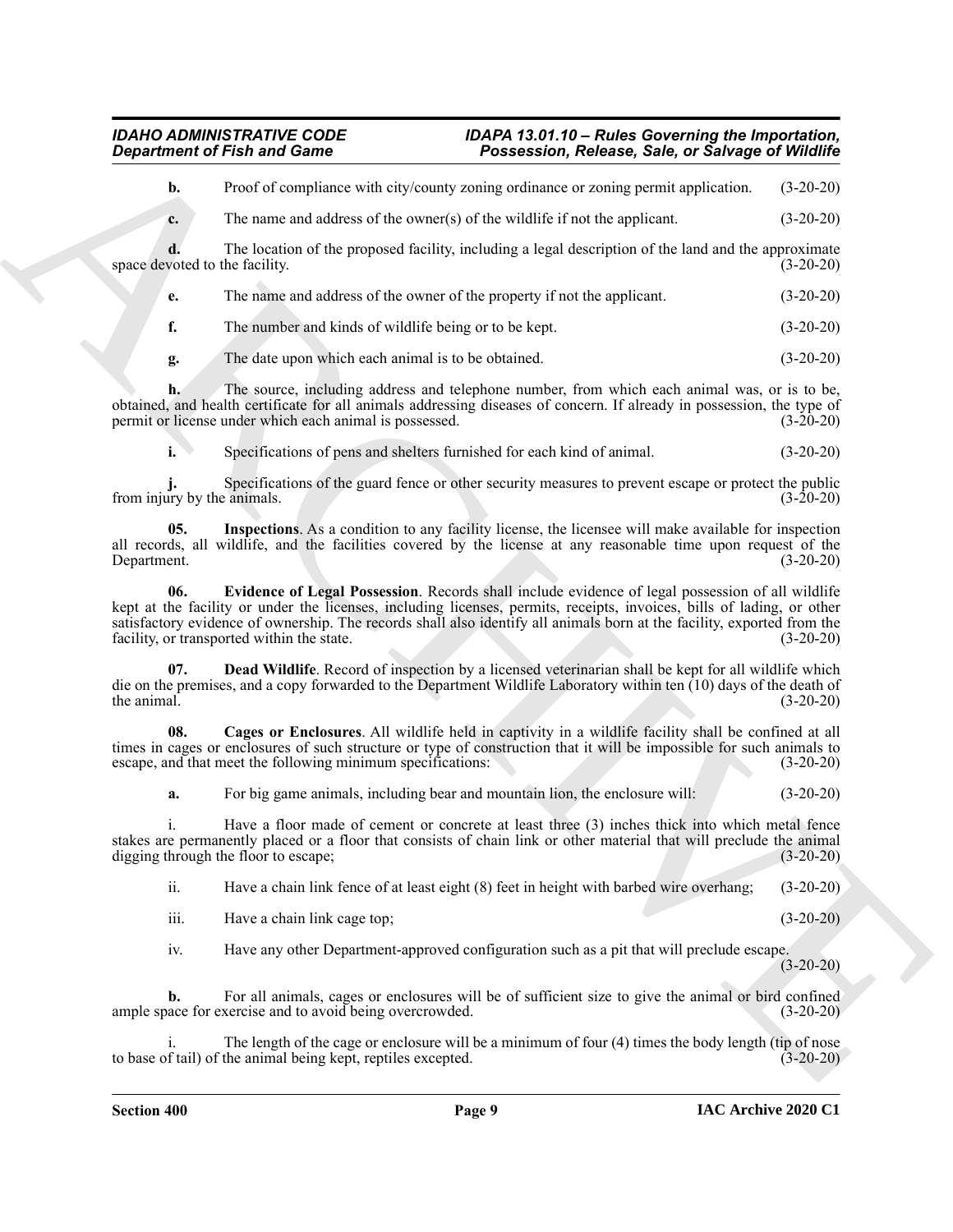ii. The width will be at least three-fourths (3/4) of the cage length. (3-20-20)

iii. For the second animal housed in cage, floor space will be increased twenty-five percent  $(25%)$  and for each additional animal housed in the cage, floor space will be increased fifteen percent (15%). Cages with tops will be of reasonable height to accommodate the animals contained therein. No nails or other sharp protrusions that might injure or impair the animal will be allowed within the cages. (3-20-20) might injure or impair the animal will be allowed within the cages.

**c.** For all animals, cages or enclosures will be constructed to prevent entrance by other animals and prevent harm to or by the general public. Cages, fencing, and guardrails will be kept in good repair at all times; and gates will be securely fastened and locked. (3-20-20) gates will be securely fastened and locked.

**d.** Cages or enclosure for birds and smaller animals will be provided with a den, nest box or other suitable housing containing adequate bedding material for the comfort of the species held. A suitable shelter or shield will be provided for big game and other larger animals for protection from inclement weather and from the sun. At least one (1) wall of the enclosure will be constructed so as to provide a windbreak for the animal confined.

(3-20-20)

**e.** For all venomous reptiles, enclosures will have safety glass and cages will have small enough mesh to prevent the animal's escape and double walls sufficient to prevent penetration of fangs to the outside; and all cages and enclosures will be kept locked. (3-20-20)

**f.** Cages or enclosures will be kept dry if containing terrestrial animals and with adequate water if containing aquatic animals. Where natural climate of the species being held differs from the climate of the area where the wildlife facility is located, provisions will be made to adjust holding conditions, as nearly as possible, to natural habitat. (3-20-20) habitat. (3-20-20)

g. Cages or enclosures will be kept in a clean and sanitary condition consistent with good animal husbandry.  $(3-20-20)$ husbandry. (3-20-20)

## <span id="page-9-4"></span>**09. Sale of Animal Meat or Parts**. (3-20-20)

**a.** A commercial wildlife facility licensee may sell or otherwise dispose of the carcass, parts, or byproducts of a properly identified big game animal taken from a commercial wildlife facility only upon preparing an invoice or bill of sale as specified by the Department and attaching a copy of it to the lot shipment, carcass, or container and keeping a copy for his records. Upon the attaching of the invoice or bill of sale to the carcass, parts, or by-products of the animal, the same may be transported to the transferee named on the invoice or bill of sale.

(3-20-20)

**b.** The licensee may sell commercial wildlife facility animals for meat upon compliance with all applicable health laws, USDA, and Idaho Department of Agriculture regulations. (3-20-20)

## <span id="page-9-0"></span>**401. – 409. (RESERVED)**

## <span id="page-9-3"></span><span id="page-9-1"></span>**410. LARGE COMMERCIAL WILDLIFE FACILITIES.**

<span id="page-9-2"></span>Commercial wildlife facilities that are of a size large enough or with a large number of animals incompatible with the cage or enclosure requirements of Section 400 may, in the Director's discretion, be addressed with facility-specific license terms. Only facilities housing at least three (3) or more species or encompassing display or exhibit areas larger<br>than one (1) acre will qualify for this consideration. (3-20-20) than one  $(1)$  acre will qualify for this consideration.

ARCHIVE Animal Display and Security. Any cage or enclosure shall be of such structure or type of construction to prevent escape of the captive wildlife, or damage to native wildlife through habitat degradation, genetic contamination, competition, or disease. In identifying facility-specific license terms, the Department may refer to standards such as those set by the American Zoological Association for cage, open space, shelter, enclosure, and display in a natural-appearing environment and in such a way as to preserve animal dignity. Terms may include, but are not limited to, fence specifications, electric fence specifications, pits or moats, buried fencing, and display features to enhance appreciation for the species and its natural history. (3-20-20)T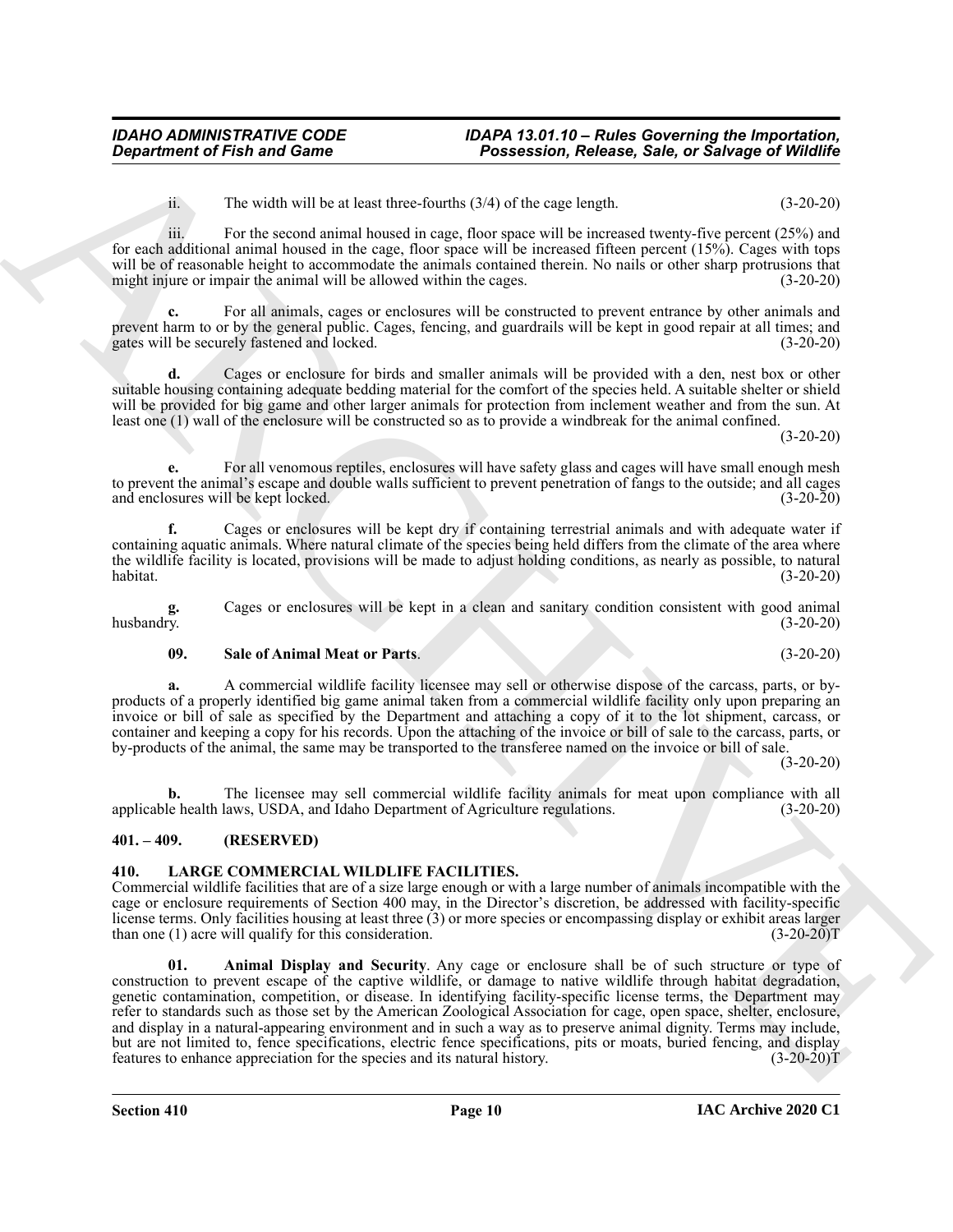<span id="page-10-8"></span><span id="page-10-7"></span>**02 Application**. Application for a large commercial wildlife facility license will generally meet the requirements of Subsection 400.04, and will identify the veterinarian of record for the facility. (3-20-20)T

*Department of Finith and Guenes* **Possession, Release, Sale, or Shraps of Wildhist control in the system of Sale (argent point in the system of the system of the system of the system of the system of the system of the 03. Bond**. The Department will require, as a license condition, any large commercial wildlife facility to provide a bond to the Department in the amount of fifty thousand dollars (\$50,000), or an amount equal to ten percent (10%) of the total facility construction cost plus two thousand dollars (\$2,000) per animal, whichever is greater, executed by a qualified surety duly authorized to do business in the state of Idaho, to guarantee performance of license conditions and to reimburse the Department for any costs incurred for clean up of abandoned or closed facilities, removal of animals from abandoned or closed facilities, capture or termination of escaped animals, or disease control. With prior approval, the applicant may instead submit a cash bond to the Department including, but not limited to, certificates of deposit, registered checks, certified funds, and money orders. (3-20-20)T

<span id="page-10-9"></span>**04. Specific Requirements**. The Director has discretion to identify specific license conditions, and violation of any such condition is a violation of these rules. (3-20-20)T

## <span id="page-10-4"></span><span id="page-10-0"></span>**411. HUMANE TREATMENT OF CAPTIVE WILDLIFE**

<span id="page-10-6"></span>**01. Humane Treatment**. All captive wildlife must be handled in a humane manner and in a manner to prevent parasites, sickness, or disease, including but not limited to the following actions: (3-20-20)

**a.** Any captive wildlife afflicted with parasites or disease is immediately given professional medical attention or destroyed in a humane manner. Any infected or injured animal infected is removed from public display.  $(3-20-20)$ 

**b.** Any captive wildlife is fed on a regular schedule. Food is adequate and varied and so far as possible, consistent with food ordinarily eaten by such animals. Food is of good quality and stores of same are kept in suitable containers with tight fitting covers so as to render it inaccessible to rats, flies, or other suitable containers with tight fitting covers so as to render it inaccessible to rats, flies, or other vermin.

i. The public is not allowed to feed any captive wildlife. Proper signs are conspicuously posted on enclosures advising the public to refrain from feeding or annoying the birds or animals. (3-20-20) cages or enclosures advising the public to refrain from feeding or annoying the birds or animals.

**c.** Fresh or running water for drinking purposes is available in cages or enclosures at all times, and is kept clean and in a sanitary condition. (3-20-20)

<span id="page-10-5"></span>**d.** Any animals with a propensity to fight or which are otherwise incompatible are kept segregated.  $(3-20-20)$ 

**e.** At no time is any wildlife held for public display or exhibition chained or otherwise tethered to any stake, post, tree, building, or other anchorage, except for raptors as provided by IDAPA 13.01.14, "Rules Governing<br>Falconry." (3-20-20) Falconry." (3-20-20)

**02. Documentation**. At least once a year and otherwise on demand, the owner or possessor of any captive wildlife held under Department permit must provide to the Department a certificate from a licensed veterinarian, on a form as prescribed by the Department, stating the physical condition or health of each animal in captivity. The permittee must maintain a complete record of illness, treatment and disposition for each permitted animal and make such record available to the Department upon request. (3-20-20)

## <span id="page-10-10"></span><span id="page-10-1"></span>**412. RESPONSIBILITY OF POSSESSOR OF CAPTIVE WILDLIFE.**

Any person possessing live wildlife in captivity shall be responsible for the care of the wildlife in possession and the protection of the public, and liable for the expense of capture or destruction of any escaped wildlife, including any costs incurred by the Department. The Department makes no representation concerning public safety of any licensed captive wildlife or facility. (3-20-20)

<span id="page-10-2"></span>**413. – 499. (RESERVED)**

## <span id="page-10-11"></span><span id="page-10-3"></span>**500. SHOOTING PRESERVE RULES.**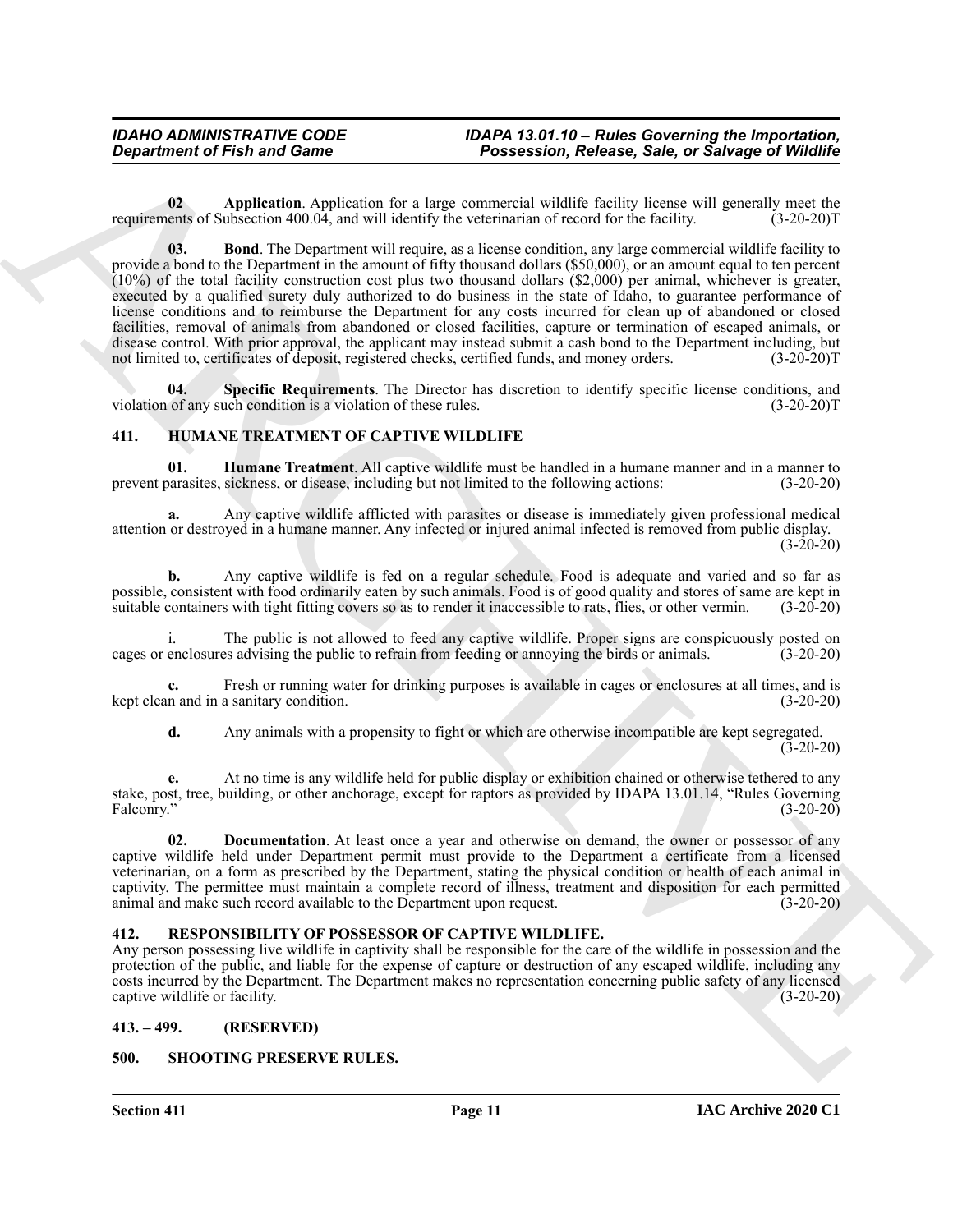## <span id="page-11-9"></span><span id="page-11-8"></span><span id="page-11-7"></span><span id="page-11-6"></span><span id="page-11-0"></span>**501. – 599. (RESERVED)**

## <span id="page-11-4"></span><span id="page-11-3"></span><span id="page-11-2"></span><span id="page-11-1"></span>**600. CAPTIVE WOLVES.**

<span id="page-11-12"></span><span id="page-11-11"></span><span id="page-11-10"></span><span id="page-11-5"></span>

| <b>Department of Fish and Game</b>                           |                                                                                              | Possession, Release, Sale, or Salvage of Wildlife                                                                                                                                                                                                                                                                                                    |             |
|--------------------------------------------------------------|----------------------------------------------------------------------------------------------|------------------------------------------------------------------------------------------------------------------------------------------------------------------------------------------------------------------------------------------------------------------------------------------------------------------------------------------------------|-------------|
| 01.<br>Department.                                           |                                                                                              | Shooting Preserves. No person may operate a shooting preserve without a permit from the                                                                                                                                                                                                                                                              | $(3-20-20)$ |
| 02.<br>Department.                                           |                                                                                              | Applications. Application for a shooting preserve license will be on a form prescribed by the                                                                                                                                                                                                                                                        | $(3-20-20)$ |
| 03.<br>clients of the preserve.                              |                                                                                              | License Vendorship. No person may operate a shooting preserve unless the operator has a<br>vendorship contract with the Department and maintains a supply of shooting preserve hunting licenses for issuance to                                                                                                                                      | $(3-20-20)$ |
| 04.                                                          | released on the shooting preserve.                                                           | Species Permitted. Only those species of upland game birds specified on the permit may be held or                                                                                                                                                                                                                                                    | $(3-20-20)$ |
| 05.                                                          |                                                                                              | Disease Free Birds. No person may ship upland game birds into Idaho for release on a shooting<br>preserve unless they are certified free from disease as evidenced by a written statement by a licensed veterinarian.                                                                                                                                | $(3-20-20)$ |
| 06.                                                          | enclosures apply to all rearing pens, holding pens, and other rearing or holding facilities. | Holding Facilities. The provisions of Subsection 400.08 of these rules pertaining to bird                                                                                                                                                                                                                                                            | $(3-20-20)$ |
| 07.                                                          | various species permitted under the shooting preserve license.                               | Habitat Requirements. No shooting preserve permit will be issued except upon verification by the<br>Department that the proposed area has suitable habitat to provide food and cover for birds released for hunting<br>purposes. The Department will provide technical advice to the applicant in developing proper habitat needs for the            | $(3-20-20)$ |
| 08.                                                          |                                                                                              | Inspection. As a condition to any shooting preserve permit, the Department will have reasonable<br>access to the premises of any authorized shooting preserve for the purpose of inspecting rearing, holding, and storage<br>facilities, licenses, hunters' bag limits, and records pertaining to the operation of said shooting preserve. (3-20-20) |             |
| $501 - 599.$<br>(RESERVED)<br><b>CAPTIVE WOLVES.</b><br>600. |                                                                                              |                                                                                                                                                                                                                                                                                                                                                      |             |
|                                                              |                                                                                              |                                                                                                                                                                                                                                                                                                                                                      |             |
| 01.                                                          | <b>Definitions - Primary Wolf Characteristics.</b>                                           |                                                                                                                                                                                                                                                                                                                                                      | $(3-20-20)$ |
| a.                                                           | Eyes shine greenish orange;                                                                  |                                                                                                                                                                                                                                                                                                                                                      | $(3-20-20)$ |
| b.                                                           | Ears rounded and smaller in proportion to those of the coyote;                               |                                                                                                                                                                                                                                                                                                                                                      | $(3-20-20)$ |
| c.                                                           | Snout is broad with nose pad wider than one (1) inch;                                        |                                                                                                                                                                                                                                                                                                                                                      | $(3-20-20)$ |
| d.<br>the shoulder;                                          |                                                                                              | Legs are long, an adult would stand at approximately twenty-six (26) to thirty-two (32) inches at                                                                                                                                                                                                                                                    | $(3-20-20)$ |
| e.                                                           |                                                                                              | Length is four and one-half $(4.5)$ to six $(6)$ feet from the tip of the nose to the tip of the tail;                                                                                                                                                                                                                                               | $(3-20-20)$ |
| f.                                                           | An adult weighs at least eighty (80) pounds;                                                 |                                                                                                                                                                                                                                                                                                                                                      | $(3-20-20)$ |
| g.                                                           | Tail is carried high or straight out when running;                                           |                                                                                                                                                                                                                                                                                                                                                      | $(3-20-20)$ |
| h.                                                           |                                                                                              | Fur is long and coarse, varies from white to black but is generally grayish in coloration resembling<br>the coyote. The underparts are not as white and the legs and feet are not as red as those of the coyote.                                                                                                                                     | $(3-20-20)$ |
|                                                              |                                                                                              | License and Tattoos. No person may possess a live wolf or other canine exhibiting primary wolf                                                                                                                                                                                                                                                       |             |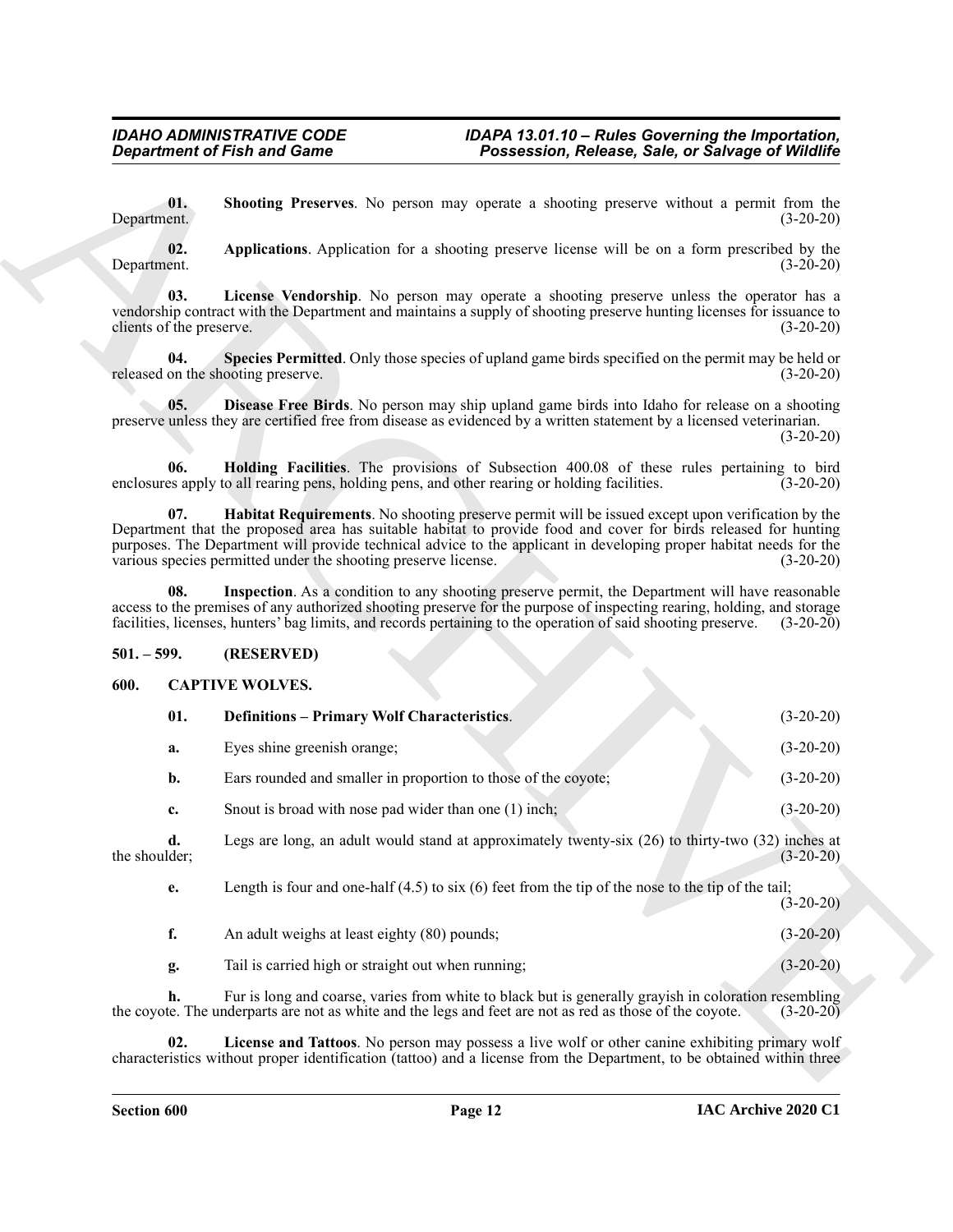(3) days of commencing possession of a live wolf or other canine exhibiting primary wolf characteristics. Application for license will be on a form prescribed by the Department. for license will be on a form prescribed by the Department.

**a.** Proper tattoo consists of placement of a three (3) digit number, as assigned by the Department, on the right flank or inside of the right ear by a qualified veterinarian. Animals do not require tattooing until the age of six (6) months. The applicant will provide written confirmation of tattooing from the veterinarian. (3-20-20)

**b.** Each wolf license is valid from January 1 through December 31, and renewal is needed each year to continue to possess the animal. (3-20-20)

## <span id="page-12-0"></span>**601. – 699. (RESERVED)**

## <span id="page-12-3"></span><span id="page-12-1"></span>**700. VIOLATION GROUNDS FOR LICENSING ACTION AND ANIMAL REMOVAL.**

*Gregarithment of Finit and Comes*<br>  $\frac{1}{2}$  Promotoval of  $\frac{1}{2}$  Promotoval of  $\frac{1}{2}$  Promotoval of  $\frac{1}{2}$  Promotoval of  $\frac{1}{2}$  Promotoval of  $\frac{1}{2}$  Promotoval of  $\frac{1}{2}$  Promotoval of  $\frac{1}{2}$  Promoto The Department may give written notice of violation(s) to any person, with a permit or license under this chapter, who is violation of Chapter 7 of Title 36, Idaho Code or these rules, and that person will then have ten (10) days to correct such violation(s). If at the end of that time the violation is not corrected, the Department may revoke any existing permit or license and may refuse to issue any future permit. Such revocation or refusal to issue a future permit may be in addition to any criminal charges or civil action that may be filed. All animals held under said license or permit so revoked or held without appropriate license or permit will be removed at owner's expense, with disposition as determined by the Department. (3-20-20)

## <span id="page-12-2"></span>**701. – 999. (RESERVED)**